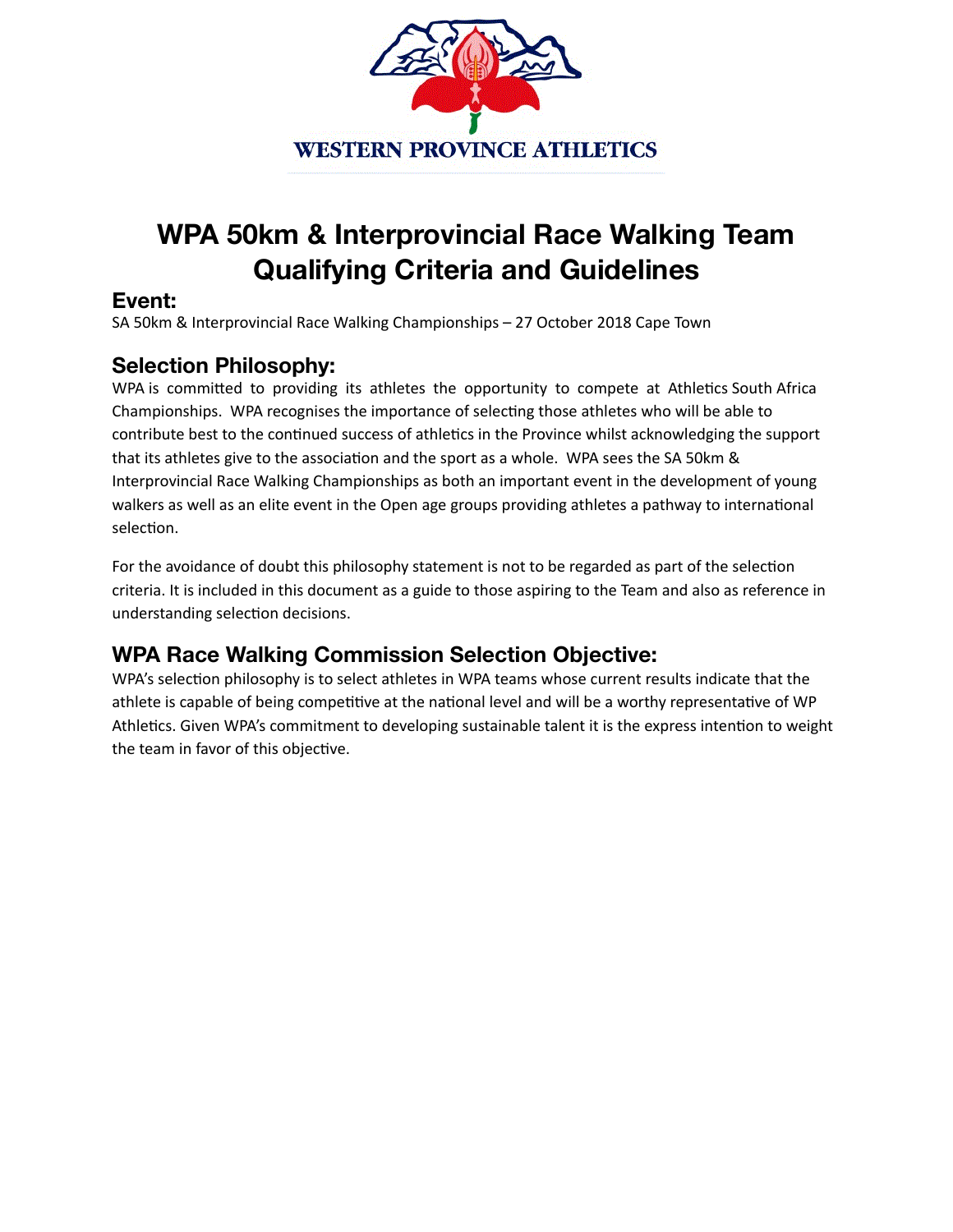

## **Selection Criteria and Guidelines:**

- 1. The following criteria must all be met to ensure an athlete is eligible for selection.
- Selection into ASA National Team for current year
- Achieve Gold, Silver, and Bronze at an ASA National Championship. (ASA Youth, Junior, Senior Championships)
- Belong to WPA club and have a valid 2018 ASA License.
- Participation at least two Grand Prix Events including the September WPA Grand Prix 2018 Event.
- Finishing times are in the region of the WPA and WP Masters qualifying times used for WPA/ WPM Team selection during the 2018 season. This can be found on www.wpa.org.za.
- To be eligible for any WPM or SAMA record, SAMA memberships is a requirement.
- No recommendation shall be considered unless the candidate has already displayed a positive attitude and behaviour towards WP Athletics
- Achieve the WP Race Walking Standard Qualifications
- The criteria mentioned in this document does not guarantee selection.

#### **Selection:**

The team will be selected by the members of the WPARWC.

A provisional team will be selected in the week of 17 September 2018.

The final team will be announced in the week of 21 September 2018.

Athletes will be contacted to establish availability. If the WPARWC feel that an athlete will be more competitive in a longer or shorter distance, the athlete will be notified of the options first before finalising the athletes' event entry.

The proposed team will be sent for WPA Board approval. After approval, notifications will be sent out to all the selected athletes and WPA Clubs.

Athletes who may be eligible but not able to participate in either the August or September Grand Prix will need to send the WPARWC a note with a reason (health, travel, business, etc.) to wpracewalking@gmail.com.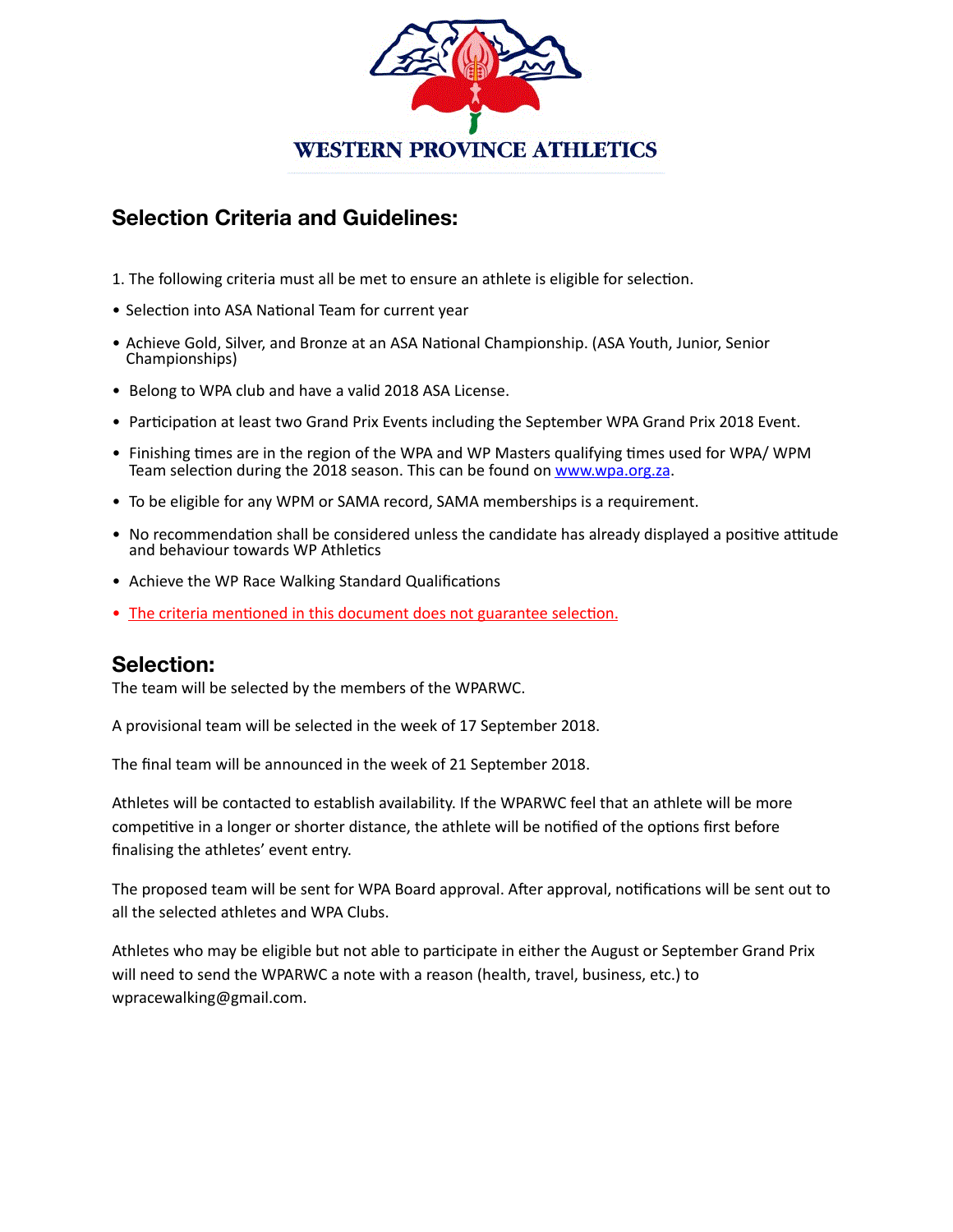

### **Appeals:**

An athlete not in the team announced, have the right to appeal in writing for reconsideration of the decision. The appeal must be made to the WPA office at office@wpathletics.co.za within 48 hours after the announcement of the team. The appeal should include all information the athlete considers relevant to the selection panel's reconsideration of its decision.

## **Conclusion:**

WPA reserves the right to amend this Selection Criteria in circumstances where the rules governing the event are amended by the event organisers (ASA) or further information comes to hand, to give effect to the policy following discovery of a drafting error or oversight or for any other reason determined to be in the best interests of WPA. Any such amendments or further information will be communicated as soon as it becomes available. WPA shall not be responsible or liable in any way to any one as a result of any such amendment.

| Event        | Age   | Men  | Women |
|--------------|-------|------|-------|
| 20km         | 30-35 | 1:45 | 2:03  |
|              | 34-39 | 1:48 | 2:08  |
|              | 40-44 | 2:02 | 2:10  |
|              | 45-49 | 2:04 | 2:12  |
|              | 50-54 | 2:06 | 2:14  |
|              | 55-59 | 2:08 | 2:16  |
|              | 60-64 | 2:10 | 2:18  |
|              | 65-69 | 2:12 | 2:20  |
|              | 70-74 | 2:14 | 2:22  |
|              | 75-79 | 2:16 | 2:24  |
|              | 80-84 | 2:28 | 2:40  |
|              | 85-90 | 2:32 | 2:44  |
|              |       |      |       |
| Seniors 20km |       | 1:45 | 2:00  |

## **Qualification Standards:**